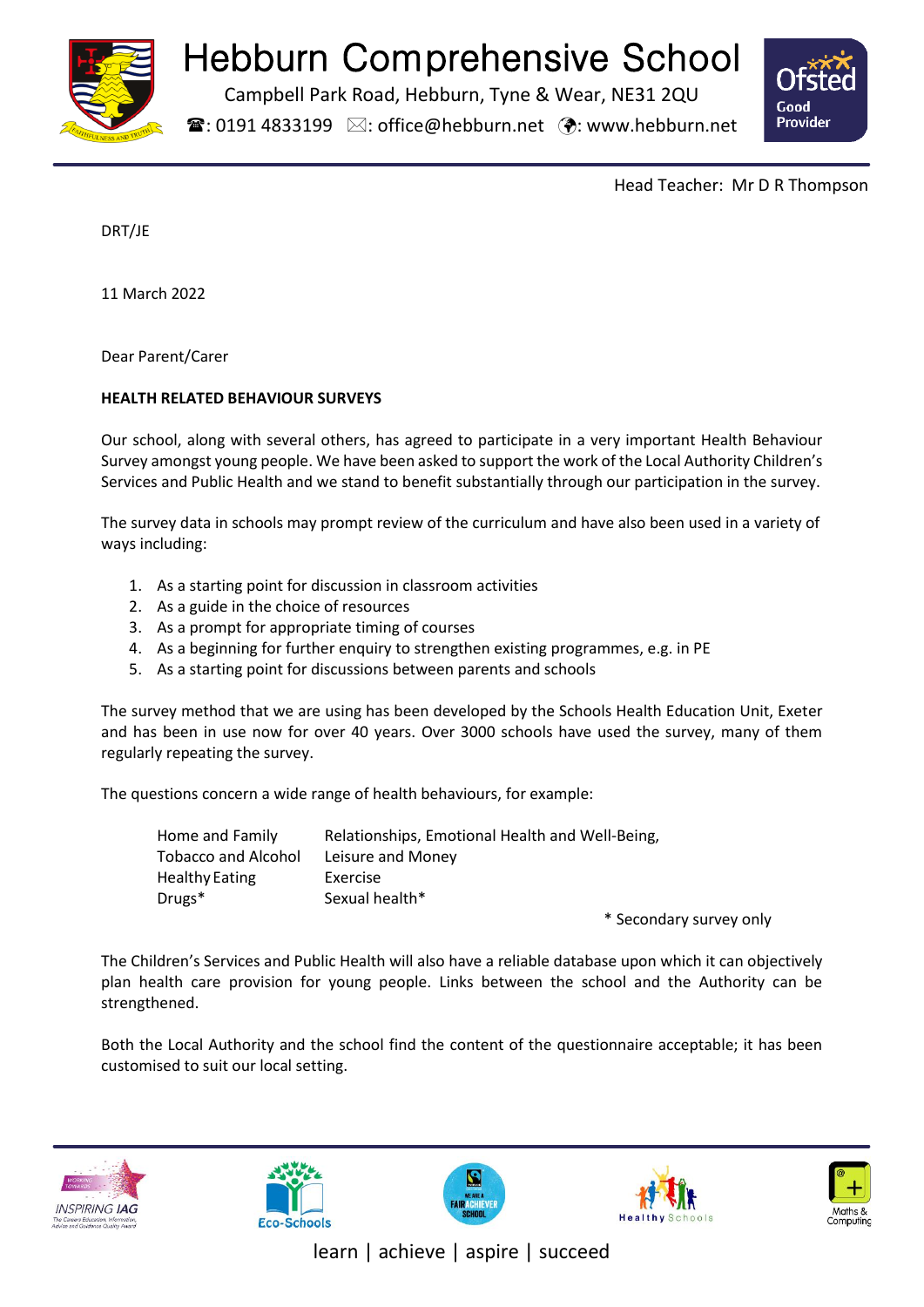Each questionnaire is anonymous and confidential, and no pupil will be identified when the data is returned to your school. The Local Authority will receive only the summary of all schools in which individual schools are not identified. Data Protection concerns are covered in the Privacy Notice for pupils, which can be found on the reverse of this sheet.

I hope you will agree with us that this is an exercise in which we wish to co-operate fully. I will assume you do approve unless I hear otherwise, and I look forward to working with you in planning improved health promotion for our pupils. We hold a copy of the questionnaire in the school office, and if you would like to examine it, you are welcome to do so by appointment.

As part of the survey, it will be helpful if your son/daughter brings the following information:

• their **postcode** (this will be used only for drawing maps of results in the area; your house will not be identified)

The survey will probably be carried out in the next month.

Yours sincerely

Mr D R Thompson **Head Teacher**